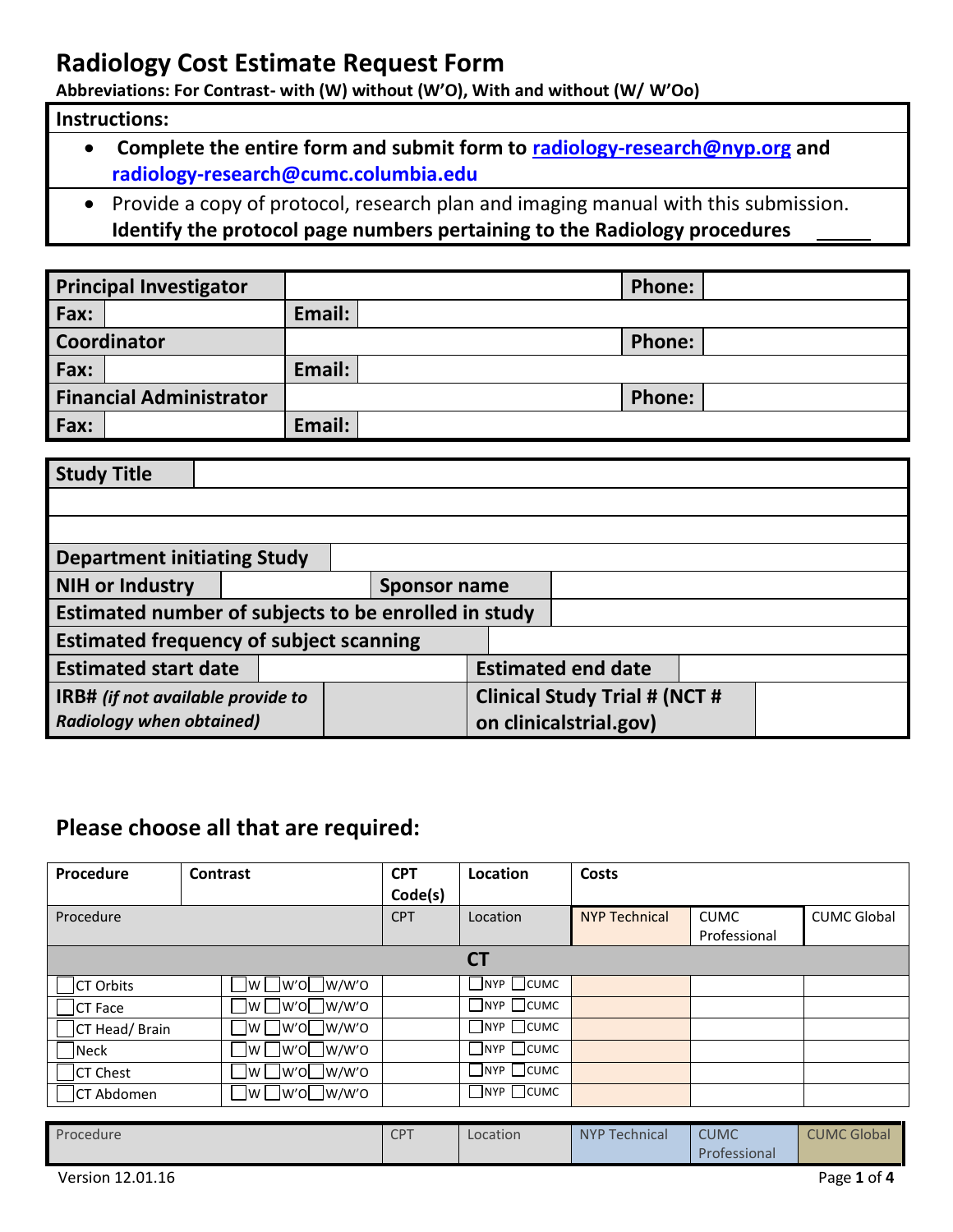### **Abbreviations: For Contrast- with (W) without (W'O), With and without (W/ W'Oo)**

| CT Abd & Pelvis            | w l                     | ]w'o□w/w'o                          |            | $\Box$ NYP $\Box$ CUMC                   |                      |                             |                    |  |
|----------------------------|-------------------------|-------------------------------------|------------|------------------------------------------|----------------------|-----------------------------|--------------------|--|
| <b>CT Pelvis</b>           | $\mathsf{I} \mathsf{w}$ | ]w′o∏w/w′o                          |            | $\sqrt{ }$ NYP $\sqrt{ }$ CUMC           |                      |                             |                    |  |
| Procedure                  |                         |                                     | <b>CPT</b> | Location                                 | <b>NYP Technical</b> | <b>CUMC</b><br>Professional | <b>CUMC Global</b> |  |
| CT upper extremity         | lw l                    | ]w'o∏w/w'o                          |            | $\Box$ nyp $\Box$ cumc                   |                      |                             |                    |  |
| CT lower extremity         | ]w                      | ]w′o□w/w′o                          |            | <b>CUMC</b><br>$\sqrt{\ }$ NYP           |                      |                             |                    |  |
| Cervical spine             | w                       | w'o□w/w'o                           |            | TNYP T<br>$\Box$ CUMC                    |                      |                             |                    |  |
| Thoracic spine             | lw                      | W'O□W/W'O                           |            | $NYP$ CUMC                               |                      |                             |                    |  |
| Lumbar spine               | w                       | w'o□w/w'o                           |            | $\exists$ CUMC<br>TNYP T                 |                      |                             |                    |  |
|                            | $\mathsf{I} \mathsf{w}$ | ]w′o∏w/w′o                          |            | $\Box$ NYP $\Box$ CUMC                   |                      |                             |                    |  |
|                            |                         | $\exists$ w $\Box$ w'o $\Box$ w/w'o |            | $\Box$ NYP $\Box$ CUMC                   |                      |                             |                    |  |
|                            |                         |                                     |            | <b>NUCLEAR MEDICINE and BONE DENSITY</b> |                      |                             |                    |  |
| Procedure                  |                         |                                     | <b>CPT</b> | Location                                 | <b>NYP Technical</b> | <b>CUMC</b><br>Professional | <b>CUMC Global</b> |  |
| Whole Body Bone Scan       |                         |                                     |            | <b>NYP</b>                               |                      |                             |                    |  |
| MUGA                       |                         |                                     |            | <b>NYP</b>                               |                      |                             |                    |  |
|                            |                         |                                     |            | <b>NYP</b>                               |                      |                             |                    |  |
| <b>MRI</b>                 |                         |                                     |            |                                          |                      |                             |                    |  |
| Procedure                  |                         |                                     | <b>CPT</b> | Location                                 | <b>NYP Technical</b> | <b>CUMC</b><br>Professional | <b>CUMC Global</b> |  |
| Face, Neck, Orbits         | lw                      | $\exists$ w/w'o<br>w'o              |            | $\Box$ nyp $\Box$ cumc                   |                      |                             |                    |  |
| <b>MRI Brain</b>           | ]w                      | w/w'o<br>lw'ol                      |            | $\Box$ NYP $\Box$ CUMC                   |                      |                             |                    |  |
| <b>MRI Chest</b>           | ]w                      | ]w/w'o<br>w'o                       |            | $\Box$ CUMC<br>$\Box$ NYP $\Box$         |                      |                             |                    |  |
| MRI Abdomen                | lw                      | ]w/w'o<br>lw'o l                    |            | $\exists$ NYP $\,[\,\,]$<br>$\Box$ CUMC  |                      |                             |                    |  |
| <b>MRI Pelvis</b>          | lw                      | lw'o l<br>]w/w'o                    |            | $\Box$ NYP $\Box$ CUMC                   |                      |                             |                    |  |
|                            |                         | ]w'o□w/w'o<br> w                    |            | $\Box$ NYP $\Box$ CUMC                   |                      |                             |                    |  |
|                            | ]w L                    | ]w'o□w/w'o                          |            | $\Box$ NYP $\Box$ CUMC                   |                      |                             |                    |  |
| <b>MRI Breast</b>          | ]w'o [<br>lw l          | $\Box$ w/w'o                        |            | <b>NYP</b>                               |                      |                             |                    |  |
|                            |                         |                                     |            | <b>X-RAYS</b>                            |                      |                             |                    |  |
|                            | 1 view                  | 2 view                              | <b>CPT</b> | Location                                 | <b>NYP Technical</b> | <b>CUMC</b><br>Professional | <b>CUMC Global</b> |  |
| <b>Chest</b>               |                         |                                     |            | <b>NYP</b>                               |                      |                             |                    |  |
| Skeletal survey            |                         |                                     |            | <b>NYP</b>                               |                      |                             |                    |  |
|                            |                         |                                     |            | <b>NYP</b>                               |                      |                             |                    |  |
|                            |                         |                                     |            | <b>NYP</b>                               |                      |                             |                    |  |
|                            |                         |                                     |            | <b>ULTRASOUND</b>                        |                      |                             |                    |  |
| Abdomen                    | complete                | limited                             |            | <b>NYP</b>                               |                      |                             |                    |  |
|                            |                         |                                     |            | <b>NYP</b>                               |                      |                             |                    |  |
|                            |                         |                                     |            | PET Scan and PET/CT                      |                      |                             |                    |  |
| Procedure                  |                         |                                     | <b>CPT</b> | Location                                 | <b>NYP Technical</b> | <b>CUMC</b><br>Professional | <b>CUMC Global</b> |  |
| FDG, if required, per dose |                         |                                     |            | <b>CUMC</b>                              |                      |                             |                    |  |
| <b>Brain PET</b>           |                         |                                     |            | <b>CUMC</b>                              |                      |                             |                    |  |
| Procedure                  |                         |                                     | <b>CPT</b> | Location                                 | <b>NYP Technical</b> | <b>CUMC</b><br>Professional | <b>CUMC Global</b> |  |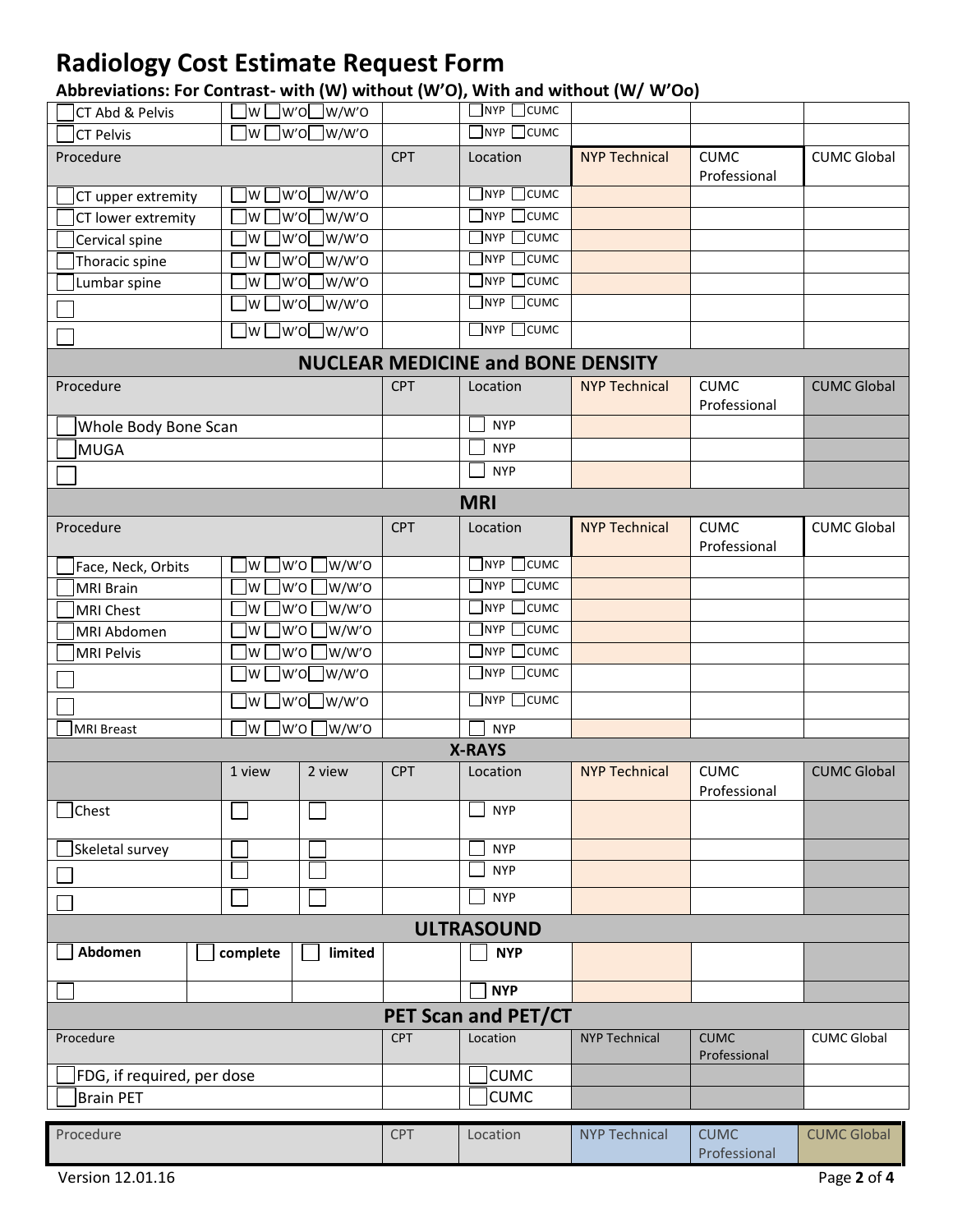| Abbreviations: For Contrast- with (W) without (W'O), With and without (W/ W'Oo) |  |
|---------------------------------------------------------------------------------|--|
|---------------------------------------------------------------------------------|--|

| PET Whole Body Scan NOT SUITABLE FOR                            |                | <b>CUMC</b> |                                                                                         |                             |                    |  |  |  |
|-----------------------------------------------------------------|----------------|-------------|-----------------------------------------------------------------------------------------|-----------------------------|--------------------|--|--|--|
| <b>RECIST</b>                                                   |                |             |                                                                                         |                             |                    |  |  |  |
| Procedure                                                       | <b>CPT</b>     | Location    | <b>NYP Technical</b>                                                                    | <b>CUMC</b><br>Professional | <b>CUMC Global</b> |  |  |  |
| PET/CT Skull to mid-thigh NOT SUITABLE                          |                | <b>CUMC</b> |                                                                                         |                             |                    |  |  |  |
| <b>FOR RECIST</b>                                               |                |             |                                                                                         |                             |                    |  |  |  |
|                                                                 |                | <b>CUMC</b> |                                                                                         |                             |                    |  |  |  |
| <b>BIOPSY AND GUIDANCE</b>                                      |                |             |                                                                                         |                             |                    |  |  |  |
| CT guidance                                                     |                | <b>NYP</b>  |                                                                                         |                             |                    |  |  |  |
| Biopsy, location may vary (eg liver)                            |                | <b>NYP</b>  |                                                                                         |                             |                    |  |  |  |
| US guidance                                                     |                | <b>NYP</b>  |                                                                                         |                             |                    |  |  |  |
| Renal biopsy                                                    |                | <b>NYP</b>  |                                                                                         |                             |                    |  |  |  |
| Lung biopsy                                                     |                | <b>NYP</b>  |                                                                                         |                             |                    |  |  |  |
| Lymph node -core needle or excisional LN                        |                | <b>NYP</b>  |                                                                                         |                             |                    |  |  |  |
| biopsy                                                          |                |             |                                                                                         |                             |                    |  |  |  |
| MRI guidance                                                    |                | NYP]        |                                                                                         |                             |                    |  |  |  |
|                                                                 |                | NYP         |                                                                                         |                             |                    |  |  |  |
| <b>PHANTOM SCANS and SET-UP SCANS</b>                           |                |             | <b>Please Note:</b>                                                                     |                             |                    |  |  |  |
| Notes: Phantom test scans: the sponsor must provide the phantom |                |             | .Human Volunteer scans: The cost of the<br>exam will be charged if imaging is performed |                             |                    |  |  |  |
| object and the cost of the exam will be charged.                |                |             |                                                                                         |                             |                    |  |  |  |
| .Phantom Scan Protocol is required for review.                  |                |             | on a volunteer.                                                                         |                             |                    |  |  |  |
| Phantom Scan $\Box$<br>Frequency                                |                |             | •Test scans on human volunteers require<br>that the volunteer be consented under the    |                             |                    |  |  |  |
| Special Calibrated Device (Phantom)   Frequency                 |                |             | study protocol.                                                                         |                             |                    |  |  |  |
| Set $-\upmu p$ (baseline)<br>Human Volunteer                    |                |             |                                                                                         |                             |                    |  |  |  |
| <b>TUMOR ASSESSMENT</b><br><b>RECIST</b>                        | <b>CHESSON</b> |             |                                                                                         |                             |                    |  |  |  |
| <b>READS</b><br><b>OTHER</b>                                    |                |             |                                                                                         |                             |                    |  |  |  |
| Data Transmission/<br>de-identified CDs / FTP transfers         |                |             |                                                                                         |                             |                    |  |  |  |
| <b>Transfer Cost</b>                                            |                |             |                                                                                         |                             |                    |  |  |  |

| <b>Further Instructions and Notes from Dept. of Radiology</b>                                                            | Note not all may be required for your study |
|--------------------------------------------------------------------------------------------------------------------------|---------------------------------------------|
| For NIH / Foundation studies that require RASCAL-PT approval from Radiology                                              |                                             |
| At the time of Cost Estimate submission and Initial Budget review:                                                       |                                             |
| for CUMC Radiology Dept approval - please add Rae Vagg<br>$\qquad \qquad \blacksquare$                                   |                                             |
| for NYP Radiology Dept approval - please add Kate Spaziani                                                               |                                             |
| Prior to the start of the study:                                                                                         |                                             |
| One month prior to first subject scan For NYP/ CHONY/ CUMC location scans:<br>-                                          |                                             |
| Email Directors/ contacts of the Radiological Centers for a Start-up meeting:<br>$\overline{a}$                          |                                             |
| IRB #, PI name, (current) approved Protocol, Imaging guidelines/manual, IRB approval, JRSC packet/approval, chart string |                                             |
| Note: following the review of the imaging guidelines and protocol, a Research Protocol has to be built into the<br>-     |                                             |
| scanner by the Radiologist, hence the request for imaging protocol 1 month prior to first subject scan.                  |                                             |

| Procedure | <b>CPT</b> | Location | NYP Technical | <b>CUMC</b>  | <b>CUMC Global</b> |
|-----------|------------|----------|---------------|--------------|--------------------|
|           |            |          |               | Professional |                    |